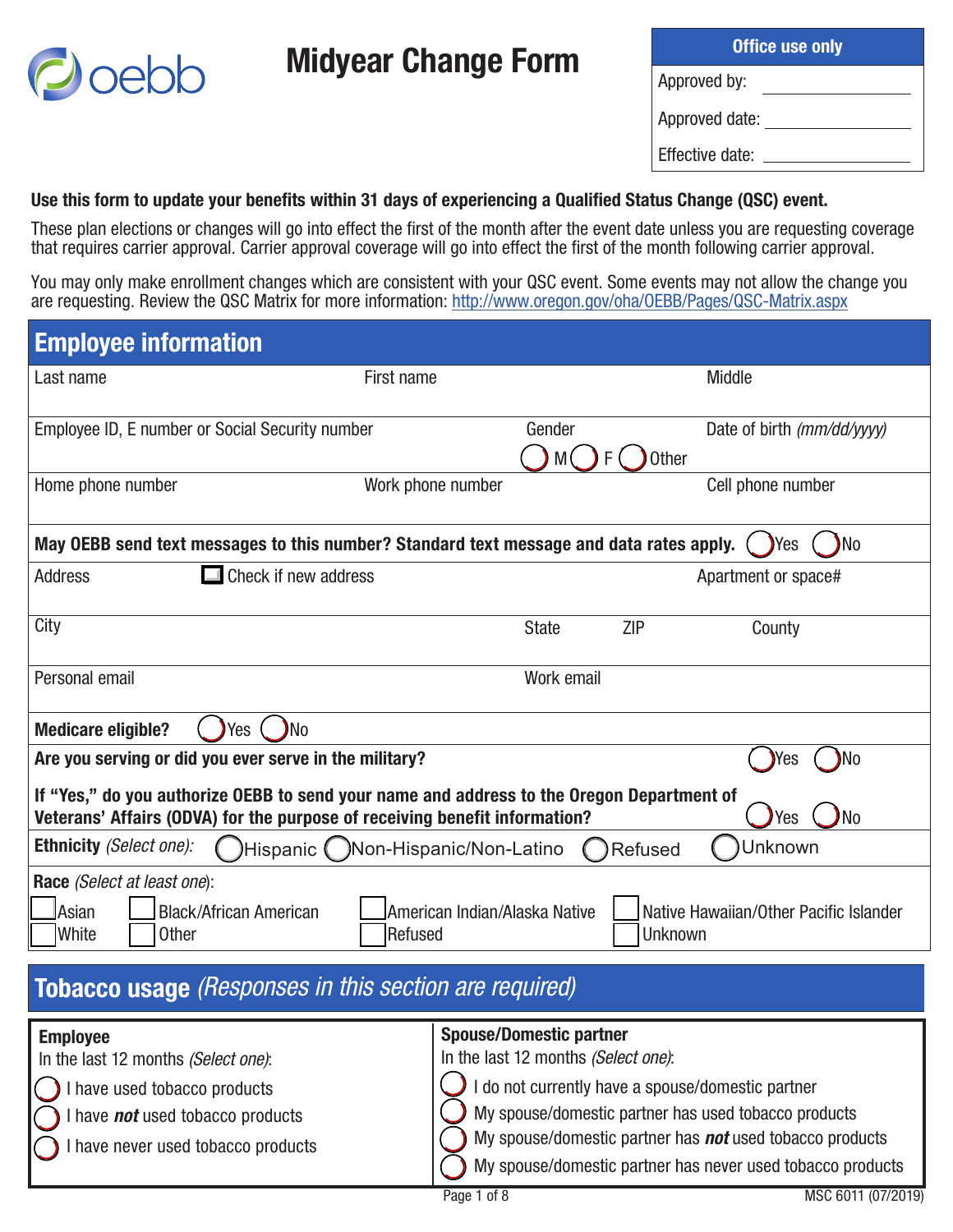## Qualifying status change event

#### Event date:

| A. Change in employment affecting plan availability or gain/loss of other coverage by<br>Employee<br>Spouse/domestic partner     |  |  |  |
|----------------------------------------------------------------------------------------------------------------------------------|--|--|--|
| B. Gain spouse/domestic partner through<br>Domestic partner meets eligibility<br>Marriage                                        |  |  |  |
| (Divorce/Annulment (Differmination of Domestic Partnership<br>C. Loss of spouse/domestic partner by<br>Death                     |  |  |  |
| D. Gain dependent through<br>Marriage/domestic partnership<br>Birth/adoption/legal custody<br>Court order<br>Meeting eligibility |  |  |  |
| Divorce/Annulment<br>( )Termination of Domestic Partnership<br>Death<br>E. Loss of dependent by                                  |  |  |  |
| Moving out of current plan's service area<br>F. Other events<br>Other                                                            |  |  |  |
| <b>Dependent information</b>                                                                                                     |  |  |  |

You must report to your employer's benefits administrator within 31 days after a person enrolled as your spouse/domestic partner or dependent child becomes ineligible for benefits. If you do not report this change on time, OEBB may consider that an intentional misrepresentation of a material fact, for which OEBB may terminate the family members' coverage effective the first of the month after eligibility was lost.

| If listing a Domestic Partner as a dependent, indicate the type of Domestic Partnership*:                                                                                                                                                                                                                                                                                                                                                                                      |                                                                                               |                                          |         |               |                    |  |
|--------------------------------------------------------------------------------------------------------------------------------------------------------------------------------------------------------------------------------------------------------------------------------------------------------------------------------------------------------------------------------------------------------------------------------------------------------------------------------|-----------------------------------------------------------------------------------------------|------------------------------------------|---------|---------------|--------------------|--|
|                                                                                                                                                                                                                                                                                                                                                                                                                                                                                | ◯ By OEBB Affidavit of Domestic Partnership** ◯ By Registered Certificate (copy not required) |                                          |         |               |                    |  |
| Domestic partner eligibility rules may vary by employer — verify with your benefits administrator before enrolling.<br>**Affidavit Information: If you are adding a domestic partner by OEBB Affidavit, you must submit the affidavit to your employer<br>within five business days of this enrollment or the individual's coverage will not be effective. OEBB's Affidavit of Domestic<br>Partnership can be found online at: http://www.oregon.gov/oha/OEBB/pages/Forms.aspx |                                                                                               |                                          |         |               |                    |  |
| <b>Dependent A</b>                                                                                                                                                                                                                                                                                                                                                                                                                                                             | Enroll                                                                                        | Change                                   | )Remove | Medical       | Vision<br>Dental   |  |
| Relationship to employee                                                                                                                                                                                                                                                                                                                                                                                                                                                       | Domestic partner<br>Child<br>Spouse                                                           |                                          |         |               |                    |  |
| Gender<br>Other                                                                                                                                                                                                                                                                                                                                                                                                                                                                | Date of birth (mm/dd/yyyy)                                                                    | Social Security, HICN, or Tax ID number: |         |               | Medicare eligible? |  |
| Last name                                                                                                                                                                                                                                                                                                                                                                                                                                                                      |                                                                                               | First name                               |         | <b>Middle</b> |                    |  |
| Address (if different from employee address)<br>City<br><b>ZIP</b><br><b>State</b>                                                                                                                                                                                                                                                                                                                                                                                             |                                                                                               |                                          |         |               |                    |  |
| Ethnicity (Select one):<br>Non-Hispanic/Non-Latino<br>Refused<br>Jnknown<br>Hispanic)                                                                                                                                                                                                                                                                                                                                                                                          |                                                                                               |                                          |         |               |                    |  |
|                                                                                                                                                                                                                                                                                                                                                                                                                                                                                |                                                                                               |                                          |         |               |                    |  |

Race *(Select at least one. If selecting more than one, circle one as primary):* Asian | Black/African American White  $\Box$  Other American Indian/Alaska Native | Rative Hawaiian/Other Pacific Islander Refused **I** Unknown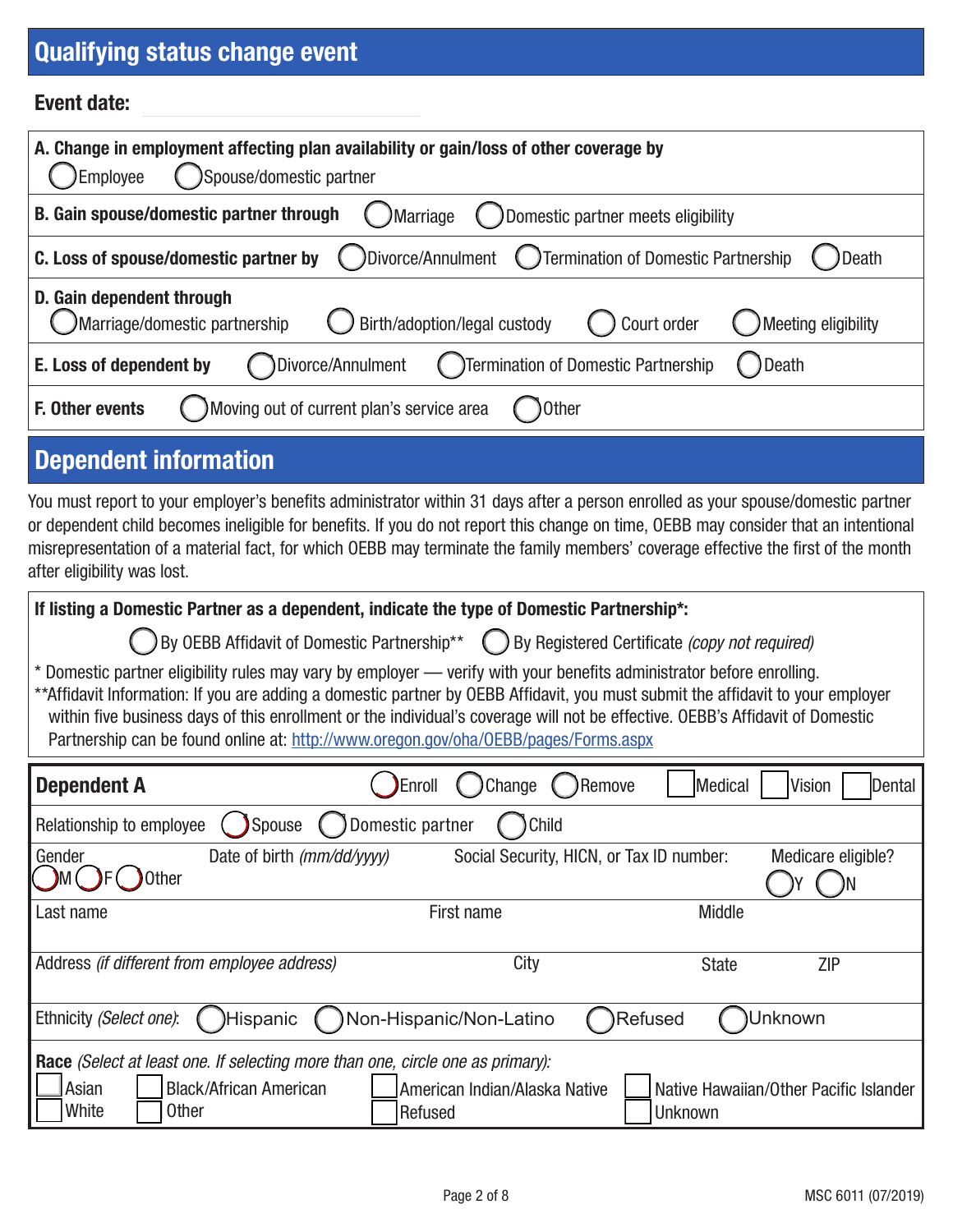| <b>Dependent B</b>                                                                                                                                       | Enroll<br>Change<br>Remove               | Dental<br><b>Medical</b><br>Vision                       |
|----------------------------------------------------------------------------------------------------------------------------------------------------------|------------------------------------------|----------------------------------------------------------|
| <b>Spouse</b><br>Relationship to employee                                                                                                                | Child<br>Domestic partner                |                                                          |
| <b>Gender</b><br>Date of birth (mm/dd/yyyy)<br><b>Other</b><br>DM (                                                                                      | Social Security, HICN, or Tax ID number: | Medicare eligible?<br>( )N                               |
| Last name                                                                                                                                                | First name                               | <b>Middle</b>                                            |
| Address (if different from employee address)                                                                                                             | City                                     | <b>ZIP</b><br><b>State</b>                               |
| Ethnicity (Select one):<br>)Hispanic                                                                                                                     | /Non-Hispanic/Non-Latino                 | Unknown<br>Refused                                       |
| Race (Select at least one. If selecting more than one, circle one as primary):<br>Asian<br><b>Black/African American</b><br>White<br><b>Other</b>        | American Indian/Alaska Native<br>Refused | Native Hawaiian/Other Pacific Islander<br>Unknown        |
| <b>Dependent C</b>                                                                                                                                       | Change<br>Remove<br>Enroll               | <b>Medical</b><br>Vision<br>Dental                       |
| Relationship to employee<br>Spouse                                                                                                                       | Domestic partner<br>Child                |                                                          |
| Gender<br>Date of birth (mm/dd/yyyy)<br>$\mathcal{M}$ ( $\mathcal{F}$ $\bigcup$ Other                                                                    | Social Security, HICN, or Tax ID number: | Medicare eligible?<br>N                                  |
| Last name                                                                                                                                                | First name                               | <b>Middle</b>                                            |
| Address (if different from employee address)                                                                                                             | City                                     | <b>State</b><br><b>ZIP</b>                               |
| <b>Ethnicity (Select one):</b><br>)Hispanic                                                                                                              | Non-Hispanic/Non-Latino                  | <b>Refused</b><br>Unknown                                |
| Race (Select at least one. If selecting more than one, circle one as primary):<br><b>Black/African American</b><br>Asian<br><b>White</b><br><b>Other</b> | American Indian/Alaska Native<br>Refused | Native Hawaiian/Other Pacific Islander<br><b>Unknown</b> |
| Double coverage surcharge info                                                                                                                           |                                          |                                                          |
| Are any of your covered family members offered medical insurance as an employee through<br>OEBB or PEBB?                                                 |                                          | )Yes (__)No                                              |
| Are they enrolled in the OEBB or PEBB medical insurance offered? (if both answers are yes a \$5/<br>mo surcharge will be applied)                        |                                          |                                                          |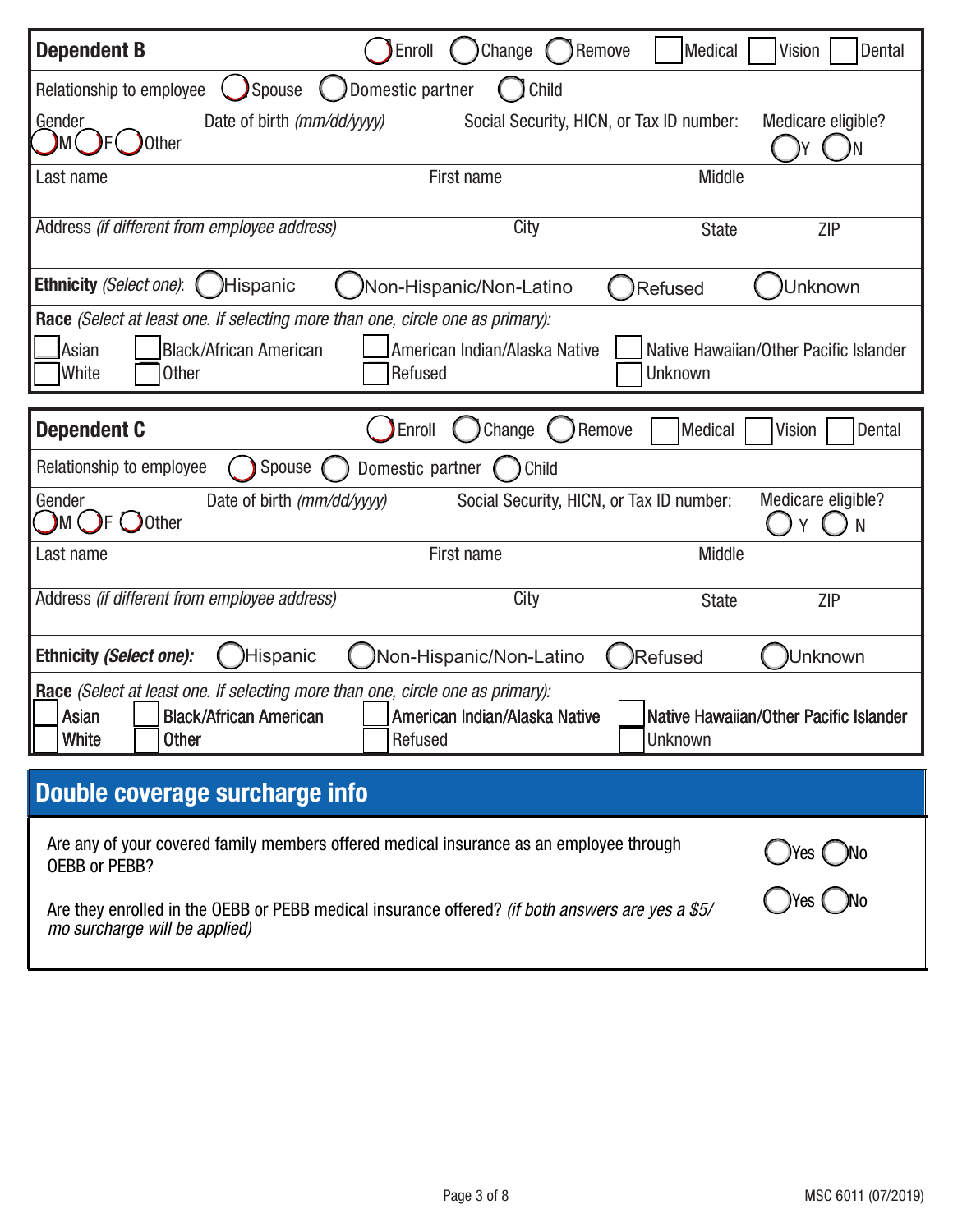#### Medical

#### Medical plan selection:

Write in plan selection

If enrolled in a Moda medical plan, each covered individual must choose a PCP 360 with Moda for that individual to receive the enhanced "coordinated" benefit if using a provider in the Connexus network. If an individual has not chosen a PCP 360 with Moda, they will receive the "non-coordinated" benefit if using a provider in the Connexus network. Any services by a provider outside the Connexus network will be paid at the "out-of-network" level regardless of whether or not the individual has chosen a PCP 360 with Moda. A list of PCP 360 providers can be found at:

https://www.modahealth.com/ProviderSearch/faces/webpages/home.xhtml

#### If you are choosing to not enroll in an OEBB medical plan, select one of the following options:



Select this option if you and all your eligible dependents have other employer-sponsored group coverage and you will receive a financial incentive from your employer to not enroll in OEBB medical coverage. By selecting this option, I confirm all eligible dependents have other group coverage.

You and your eligible dependents MUST have other employer-sponsored group medical coverage to opt-out. Participation or enrollment in the Individual Marketplace Coverage, Oregon Health Plan, Medicaid, Veterans' Administration Benefit Programs, or Student Health Insurance does NOT qualify for OEBB opt-out. You must provide proof of other group coverage to your employer within five business days or your opt-out will not be effective:

| Carrier                      | Policy number                                                                                                                                                                                                                                              | Group number                           |
|------------------------------|------------------------------------------------------------------------------------------------------------------------------------------------------------------------------------------------------------------------------------------------------------|----------------------------------------|
| <b>Primary policy holder</b> | Employer                                                                                                                                                                                                                                                   | Effective date $\frac{mm}{dd}{\gamma}$ |
| <b>Waive</b>                 | Select this option if you will not receive a financial incentive from your employer regardless of whether or<br>not you have other medical coverage.<br>Note: Many employers do not offer a financial incentive, in those cases you should select "Waive." |                                        |

Vision

Vision plan selection:

Write in plan selection. *(Must be enrolled in Kaiser Medical to enroll in Kaiser Vision)*

**Dental** 

#### Dental plan selection:

Write in plan selection

#### Dental late enrollment penalty

I understand if I decline dental coverage when initially eligible or allow coverage to lapse, then choose to enroll at a future Open Enrollment period, any enrolled dependents and I will be subject to a 12-month waiting period, meaning only diagnostic and preventive care (*cleanings, x-rays, and exams*) will be covered for the first 12 months of dental coverage.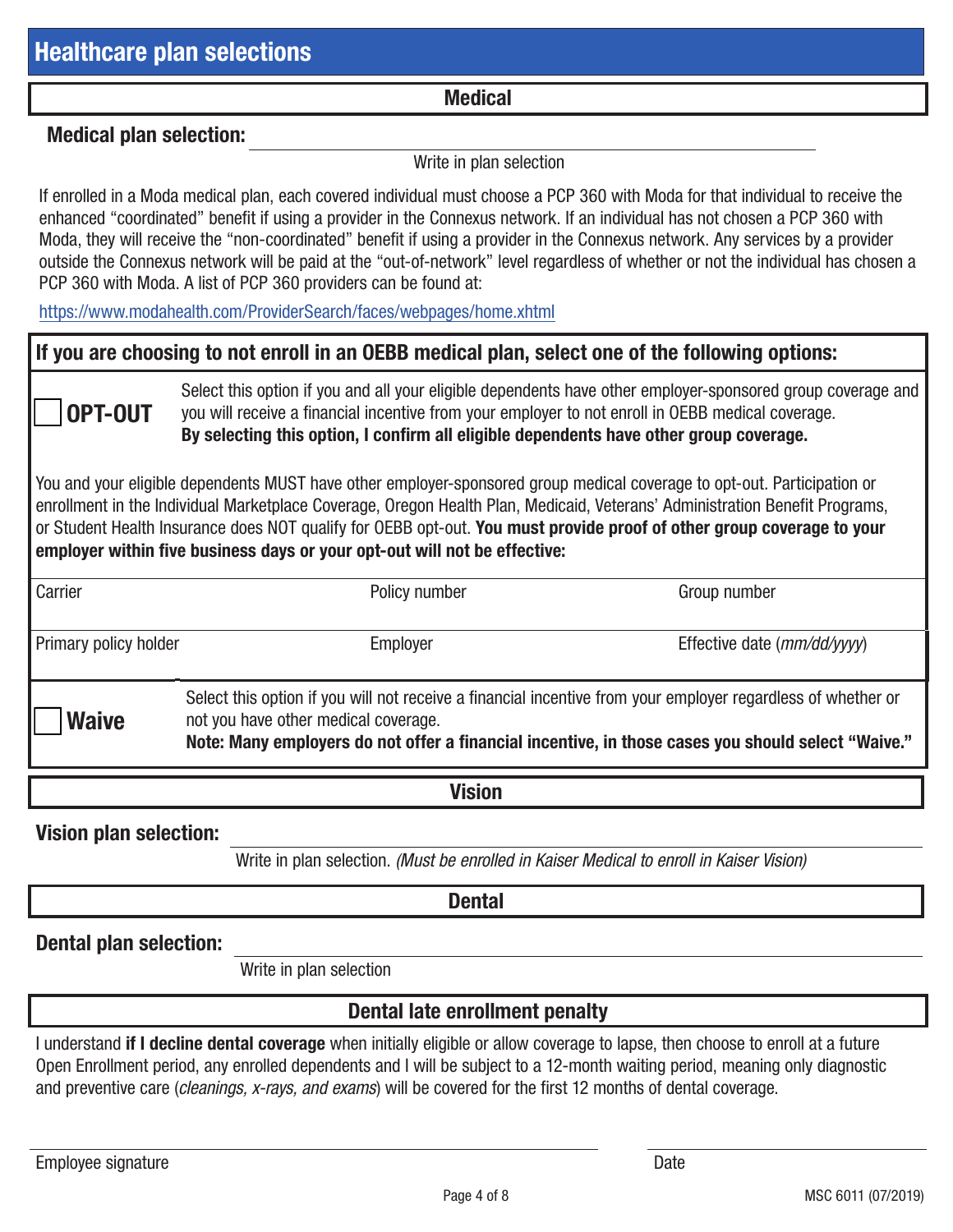# Optional plans (*Employee paid voluntary payroll deduction plans*)

Plan offering and availability is determined by your employer. Contact your employer for coverage information and to find out which optional plans are available to you.

| A. Optional life insurance                                                                                                                                                                                                                                                                                                                                                                                                                                                                                                                                                                                                                                                                                                            |                                 |                                                                                                 |  |  |  |
|---------------------------------------------------------------------------------------------------------------------------------------------------------------------------------------------------------------------------------------------------------------------------------------------------------------------------------------------------------------------------------------------------------------------------------------------------------------------------------------------------------------------------------------------------------------------------------------------------------------------------------------------------------------------------------------------------------------------------------------|---------------------------------|-------------------------------------------------------------------------------------------------|--|--|--|
| For any newly eligible employee, the Optional Employee Life has a guarantee issue* enrollment amount of up to \$200,000 and<br>Optional Spouse/Domestic Partner Life has a guarantee issue* enrollment amount of up to \$30,000 without needing to submit a<br>medical history** to The Standard Insurance Company underwriting for approval.<br>You can find a link to the Medical History Statement on the OEBB website at:<br>http://www.oregon.gov/oha/0EBB/Pages/Forms.aspx<br>* Guarantee issue, medical history is not required. If initial request is made with a QSC, guarantee issue amount is applicable.<br>** You are required to submit a medical history statement on any coverage amount that is not guarantee issue. |                                 |                                                                                                 |  |  |  |
| <b>Employee optional life insurance</b>                                                                                                                                                                                                                                                                                                                                                                                                                                                                                                                                                                                                                                                                                               | Enroll)                         | Change enrollment<br>Decline coverage                                                           |  |  |  |
| Current enrollment* \$                                                                                                                                                                                                                                                                                                                                                                                                                                                                                                                                                                                                                                                                                                                |                                 | (\$10,000 increments up to \$200,000)                                                           |  |  |  |
| Additional requested amount** \$                                                                                                                                                                                                                                                                                                                                                                                                                                                                                                                                                                                                                                                                                                      |                                 | (\$10,000 increments up to \$300,000)                                                           |  |  |  |
| Total requested amount \$                                                                                                                                                                                                                                                                                                                                                                                                                                                                                                                                                                                                                                                                                                             |                                 | (\$500,000 maximum)                                                                             |  |  |  |
| Spouse/domestic partner optional life insurance                                                                                                                                                                                                                                                                                                                                                                                                                                                                                                                                                                                                                                                                                       | Enroll)                         | Change enrollment<br>Decline coverage                                                           |  |  |  |
| Current enrollment* \$                                                                                                                                                                                                                                                                                                                                                                                                                                                                                                                                                                                                                                                                                                                |                                 |                                                                                                 |  |  |  |
| Additional requested amount** \$                                                                                                                                                                                                                                                                                                                                                                                                                                                                                                                                                                                                                                                                                                      |                                 | (\$10,000 increments)                                                                           |  |  |  |
| Total requested amount \$                                                                                                                                                                                                                                                                                                                                                                                                                                                                                                                                                                                                                                                                                                             |                                 | (\$500,000 maximum)                                                                             |  |  |  |
|                                                                                                                                                                                                                                                                                                                                                                                                                                                                                                                                                                                                                                                                                                                                       |                                 | Total requested amount must be equal to or less than employee optional life insurance coverage. |  |  |  |
| <b>Children optional life insurance</b>                                                                                                                                                                                                                                                                                                                                                                                                                                                                                                                                                                                                                                                                                               | Enroll                          | Change enrollment<br>Decline coverage                                                           |  |  |  |
| Total requested amount \$                                                                                                                                                                                                                                                                                                                                                                                                                                                                                                                                                                                                                                                                                                             |                                 | (\$2,000 increments up to \$10,000 maximum)                                                     |  |  |  |
|                                                                                                                                                                                                                                                                                                                                                                                                                                                                                                                                                                                                                                                                                                                                       |                                 | B. Optional accidental death & dismemberment (AD&D) insurance                                   |  |  |  |
| <b>Employee optional AD&amp;D</b>                                                                                                                                                                                                                                                                                                                                                                                                                                                                                                                                                                                                                                                                                                     | Enroll                          | )Change enrollment<br>Decline coverage                                                          |  |  |  |
| Total requested amount \$                                                                                                                                                                                                                                                                                                                                                                                                                                                                                                                                                                                                                                                                                                             |                                 | (\$10,000 increments up to<br>\$500,000 maximum)                                                |  |  |  |
|                                                                                                                                                                                                                                                                                                                                                                                                                                                                                                                                                                                                                                                                                                                                       | Medical history is not required |                                                                                                 |  |  |  |
| Spouse/domestic partner optional AD&D                                                                                                                                                                                                                                                                                                                                                                                                                                                                                                                                                                                                                                                                                                 | Enroll                          | Change enrollment<br>Decline coverage                                                           |  |  |  |
| Total requested amount \$                                                                                                                                                                                                                                                                                                                                                                                                                                                                                                                                                                                                                                                                                                             |                                 | (\$10,000 increments up to<br>\$500,000 maximum)                                                |  |  |  |
| Medical history is not required. Total requested amount must be equal or less than employee optional AD&D coverage.                                                                                                                                                                                                                                                                                                                                                                                                                                                                                                                                                                                                                   |                                 |                                                                                                 |  |  |  |
| <b>Child(ren) Optional AD&amp;D</b>                                                                                                                                                                                                                                                                                                                                                                                                                                                                                                                                                                                                                                                                                                   | Enroll                          | Change enrollment<br>Decline coverage                                                           |  |  |  |
| Total requested amount \$                                                                                                                                                                                                                                                                                                                                                                                                                                                                                                                                                                                                                                                                                                             |                                 | (\$2,000 increments up to \$10,000 maximum)                                                     |  |  |  |
| Medical history is not required. You must enroll in employee optional AD&D to enroll your child(ren) in this coverage.                                                                                                                                                                                                                                                                                                                                                                                                                                                                                                                                                                                                                |                                 |                                                                                                 |  |  |  |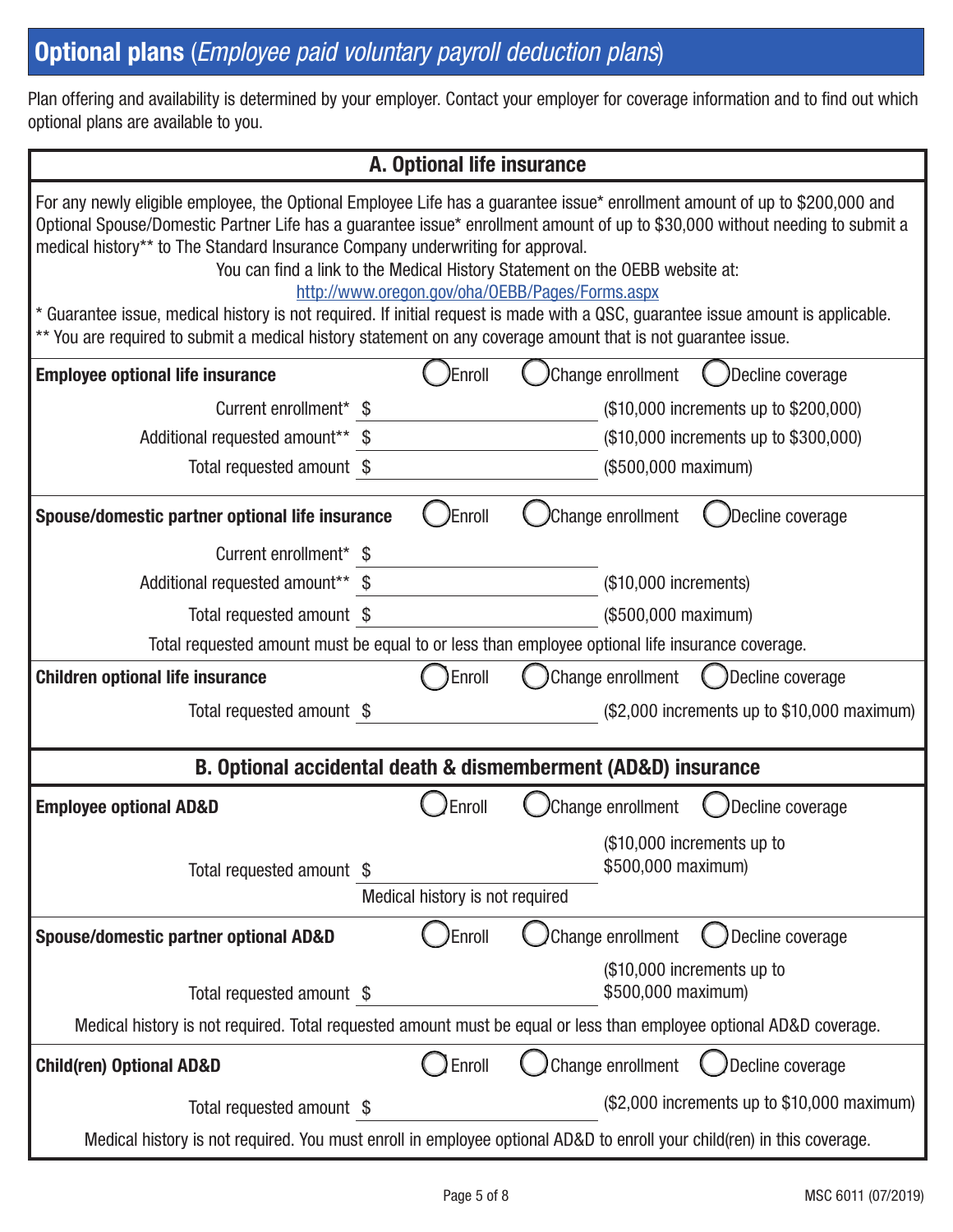|                                                                                                                                                                                                                                                                                                                                                                                                                                                                                                                                                                                                                                                                                                                                                                                                                                                                                                                                                                                             | <b>C. Voluntary disability insurance</b>                                                                                                                                                            |                        |                      |          |                      |  |
|---------------------------------------------------------------------------------------------------------------------------------------------------------------------------------------------------------------------------------------------------------------------------------------------------------------------------------------------------------------------------------------------------------------------------------------------------------------------------------------------------------------------------------------------------------------------------------------------------------------------------------------------------------------------------------------------------------------------------------------------------------------------------------------------------------------------------------------------------------------------------------------------------------------------------------------------------------------------------------------------|-----------------------------------------------------------------------------------------------------------------------------------------------------------------------------------------------------|------------------------|----------------------|----------|----------------------|--|
|                                                                                                                                                                                                                                                                                                                                                                                                                                                                                                                                                                                                                                                                                                                                                                                                                                                                                                                                                                                             | Monthly premium is calculated on a percentage of your basic monthly salary. A late enrollment penalty will apply if you choose to<br>enroll in coverage at a later date or allow coverage to lapse. |                        |                      |          |                      |  |
| <b>Voluntary short term disability</b>                                                                                                                                                                                                                                                                                                                                                                                                                                                                                                                                                                                                                                                                                                                                                                                                                                                                                                                                                      | Enroll for coverage                                                                                                                                                                                 | Decline coverage       |                      |          |                      |  |
|                                                                                                                                                                                                                                                                                                                                                                                                                                                                                                                                                                                                                                                                                                                                                                                                                                                                                                                                                                                             | Short term disability plans pay weekly benefits with coverage dates ending after 60 or 90 days depending upon plan enrollment.                                                                      |                        |                      |          |                      |  |
| <b>Voluntary long term disability</b>                                                                                                                                                                                                                                                                                                                                                                                                                                                                                                                                                                                                                                                                                                                                                                                                                                                                                                                                                       | Enroll for coverage                                                                                                                                                                                 |                        | Decline coverage     |          |                      |  |
| upon plan enrollment.                                                                                                                                                                                                                                                                                                                                                                                                                                                                                                                                                                                                                                                                                                                                                                                                                                                                                                                                                                       | Long term disability plans pay monthly benefits with benefits starting after 60 or 90 day waiting periods depending                                                                                 |                        |                      |          |                      |  |
|                                                                                                                                                                                                                                                                                                                                                                                                                                                                                                                                                                                                                                                                                                                                                                                                                                                                                                                                                                                             | D. Voluntary long term care insurance                                                                                                                                                               |                        |                      |          |                      |  |
| Employee Long Term Care (LTC) enrollment as a newly eligible employee in an established employment group that has offered<br>LTC since 2014 has a guarantee issue* amount of up to \$6,000 in monthly benefit, professional home care option for 3 or 6 year<br>duration without having to submit medical history for enrollment approval. Enrollment requests for unlimited duration, amount<br>over \$6,000, total home care, and 5% simple inflation options, enrollment after first eligible or a future date, and Spouse/<br>Domestic Partner Long Term Care will require the UNUM medical history statement to be filled out and submitted to UNUM.<br>You can find a link to UNUM forms on the OEBB website:<br>http://www.oregon.gov/oha/0EBB/Pages/Forms.aspx<br>*You are required to submit a medical history statement on any coverage amount that is not guarantee issue or if you are<br>requesting a change in enrollment coverage. Some employee groups may not be eligible. |                                                                                                                                                                                                     |                        |                      |          |                      |  |
|                                                                                                                                                                                                                                                                                                                                                                                                                                                                                                                                                                                                                                                                                                                                                                                                                                                                                                                                                                                             | Employee long term care*                                                                                                                                                                            |                        |                      |          |                      |  |
|                                                                                                                                                                                                                                                                                                                                                                                                                                                                                                                                                                                                                                                                                                                                                                                                                                                                                                                                                                                             | Request coverage                                                                                                                                                                                    | Change coverage        | Decline coverage     |          |                      |  |
| <b>Plan option</b>                                                                                                                                                                                                                                                                                                                                                                                                                                                                                                                                                                                                                                                                                                                                                                                                                                                                                                                                                                          |                                                                                                                                                                                                     | <b>Coverage amount</b> |                      |          | <b>Duration</b>      |  |
| <b>Professional Home Care</b>                                                                                                                                                                                                                                                                                                                                                                                                                                                                                                                                                                                                                                                                                                                                                                                                                                                                                                                                                               | Professional Home Care -<br>5% inflation                                                                                                                                                            | )\$2,000               | \$5,000              | )\$8,000 | 3 Years              |  |
| <b>Total Home Care</b>                                                                                                                                                                                                                                                                                                                                                                                                                                                                                                                                                                                                                                                                                                                                                                                                                                                                                                                                                                      | Total Home Care - 5% inflation                                                                                                                                                                      | \$3,000<br>)\$4,000    | )\$6,000<br>)\$7,000 | )\$9,000 | 6 Years<br>Unlimited |  |
| Spouse/domestic partner long term care*                                                                                                                                                                                                                                                                                                                                                                                                                                                                                                                                                                                                                                                                                                                                                                                                                                                                                                                                                     |                                                                                                                                                                                                     |                        |                      |          |                      |  |
| Decline coverage<br>)Request coverage<br>Change coverage                                                                                                                                                                                                                                                                                                                                                                                                                                                                                                                                                                                                                                                                                                                                                                                                                                                                                                                                    |                                                                                                                                                                                                     |                        |                      |          |                      |  |
| <b>Plan option</b>                                                                                                                                                                                                                                                                                                                                                                                                                                                                                                                                                                                                                                                                                                                                                                                                                                                                                                                                                                          |                                                                                                                                                                                                     | <b>Coverage amount</b> |                      |          | <b>Duration</b>      |  |
| Professional Home Care                                                                                                                                                                                                                                                                                                                                                                                                                                                                                                                                                                                                                                                                                                                                                                                                                                                                                                                                                                      | Professional Home Care -                                                                                                                                                                            | \$2,000                | )\$5,000             | )\$8,000 | 3 Years              |  |
| <b>Total Home Care</b>                                                                                                                                                                                                                                                                                                                                                                                                                                                                                                                                                                                                                                                                                                                                                                                                                                                                                                                                                                      | 5% inflation                                                                                                                                                                                        | \$3,000                | )\$6,000             | \$9,000  | 6 Years              |  |
|                                                                                                                                                                                                                                                                                                                                                                                                                                                                                                                                                                                                                                                                                                                                                                                                                                                                                                                                                                                             | Total Home Care - 5% inflation                                                                                                                                                                      | \$4,000                | \$7,000              |          | <b>Unlimited</b>     |  |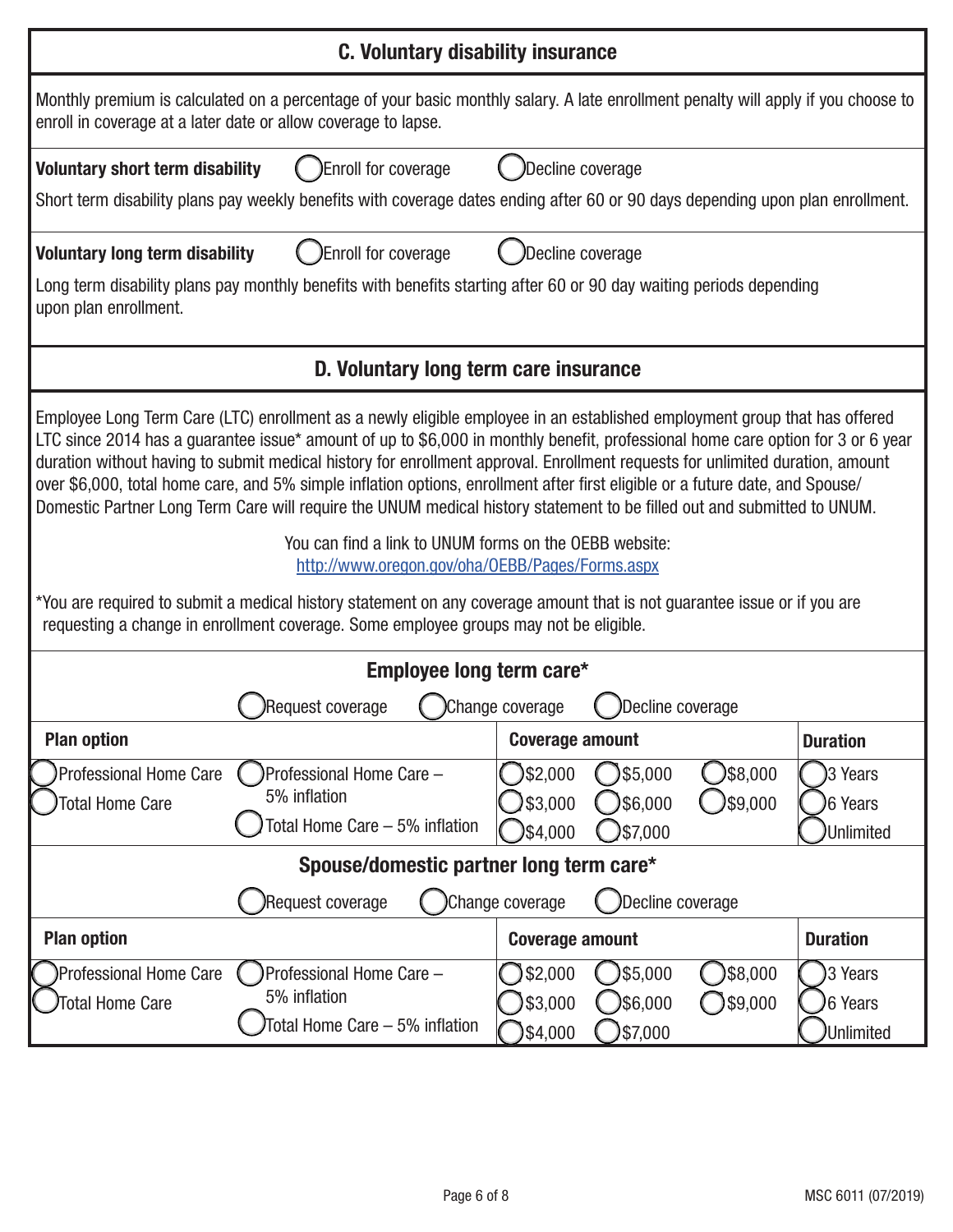**I elect:** O The Standard Order of Survivorship (If you have a Domestic Partner, an Affidavit\* must be on file for distribution. To designate the following as beneficiary (Attach additional sheets if necessary.)

| Total of primary percentages must $= 100\%$ |              |            | Total of contingent percentages must = 100% |                                                    |  |  |
|---------------------------------------------|--------------|------------|---------------------------------------------|----------------------------------------------------|--|--|
| Name                                        |              |            | <b>Address</b>                              |                                                    |  |  |
| City                                        | <b>State</b> | <b>ZIP</b> | Relationship                                | Primary or contingent<br>Whole %<br>0 <sub>R</sub> |  |  |
| Name                                        |              |            | <b>Address</b>                              |                                                    |  |  |
| City                                        | <b>State</b> | <b>ZIP</b> | Relationship                                | Whole %<br>Primary or contingent<br>0R             |  |  |
| Name                                        |              |            | <b>Address</b>                              |                                                    |  |  |
| City                                        | <b>State</b> | <b>ZIP</b> | Relationship                                | Primary or contingent<br>Whole %<br>0R             |  |  |
| Name                                        |              |            | <b>Address</b>                              |                                                    |  |  |
| City                                        | <b>State</b> | <b>ZIP</b> | Relationship                                | Whole %<br>Primary or contingent<br>0R             |  |  |

\*Affidavit Information: OEBB's Affidavit of Domestic Partnership can be found online at:

http://www.oregon.gov/oha/OEBB/pages/Forms.aspx

## Employee signature and authorization

I declare the dependents listed above and I are eligible for the coverages requested per OEBB Administrative Rule (OAR)-Division 10. I have read and understand OAR-Division 10 concerning Definitions and can find this OAR at

#### http://arcweb.sos.state.or.us/pages/rules/oars\_100/oar\_111/111\_010.html

I have read and understand OAR-Division 80, Sections 111-080-0040, 111-080-0045 and 111-080-0050 concerning Eligibility and Policy Term Violations and can find this OAR at

## http://arcweb.sos.state.or.us/pages/rules/oars\_100/oar\_111/111\_080.html

I understand I have 31 days to notify my employer of a Qualified Status Change (QSC) which affects eligibility. I have read and understand OAR-Division 40 concerning Enrollment and can find this OAR at

#### http://arcweb.sos.state.or.us/pages/rules/oars\_100/oar\_111/111\_040.html

I understand the benefit elections I make are in effect for as long as I continue to meet OEBB's eligibility requirements, or until I elect to change them subject to the provisions of OEBB's plan. I understand I cannot alter my plan selections during the plan year unless I have a QSC; then I am subject to the restrictions of the OEBB QSC's. I have reviewed and understand the Qualified Status Change (QSC) Matrix and can find the matrix at

http://www.oregon.gov/oha/OEBB/Pages/QSC-Matrix.aspx